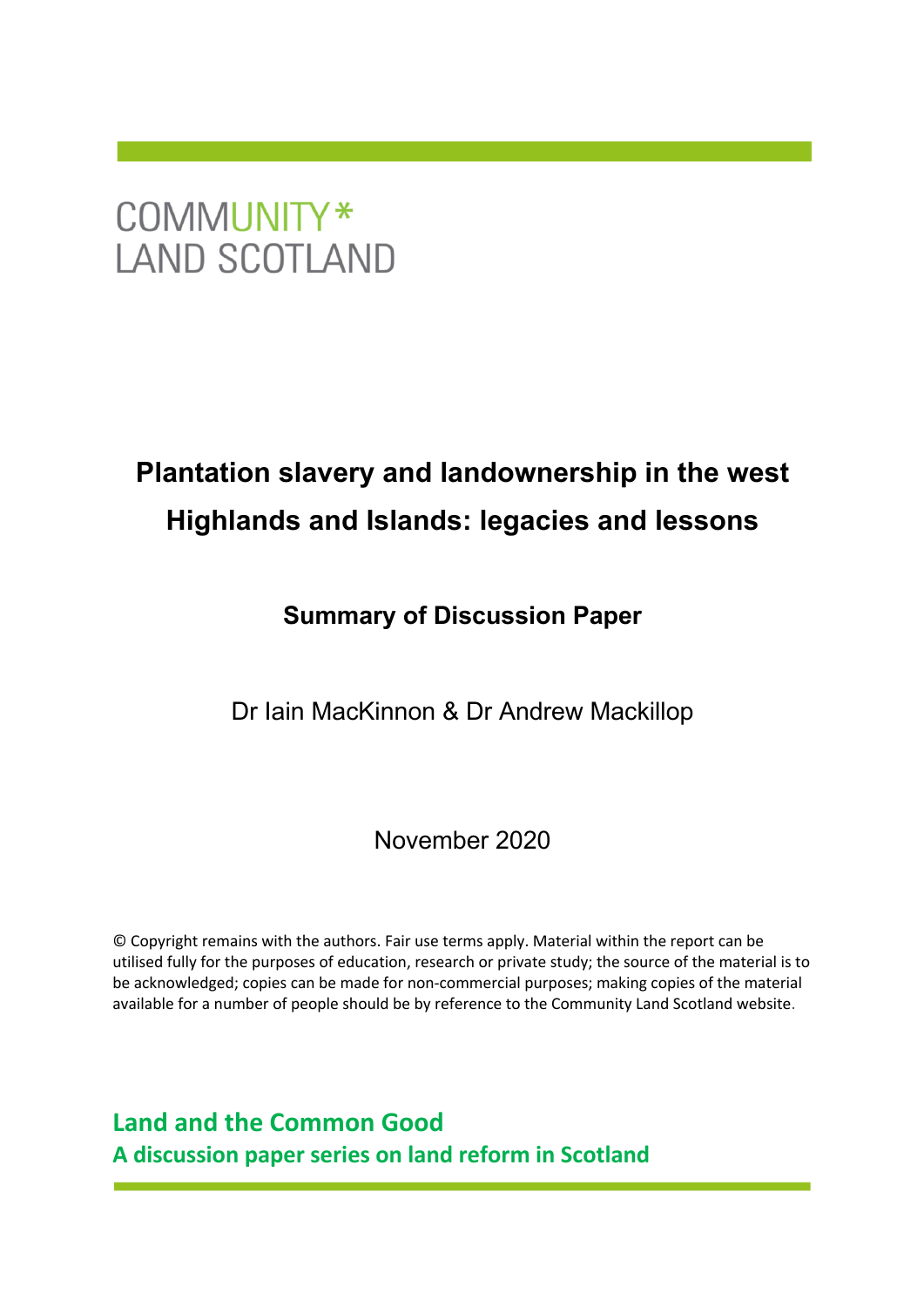The killing in the United States in May 2020 of Mr George Floyd has reignited a world-wide set of debates over the racial and social inequalities that are a part of the contemporary legacies of colonial-era slavery.

These debates might seem of little immediate relevance to communities in the twenty-first century west Highlands and Islands of Scotland, struggling as they are with issues of depopulation, language and cultural decline, and ongoing economic vulnerability. However, this report shows that colonial-era slavery, with its legacies of embedded economic inequality and the subordination of people to profit, are as much a part of the history of the region as the land question and the Clearances and, indeed, are inter-related with them.

Based on research sponsored by the Economy History Society, the report uncovers for the first time the scale and complexity of links between wealth derived from slavery and trends in landowning during the eighteenth- to early twentieth centuries. It details research which has found **63 estate purchases made in the west Highlands and Islands of Scotland by significant beneficiaries of slavery derived wealth in the years between 1726 and 1939**.

The majority of those purchases (37) took place between 1790 and 1855, the main period of the Highland Clearances, with a peak of slavery related sales occurring in the late 1830s – in the years following the British Government establishment of a £20 million fund (£16 billion in today's terms) to compensate slave-owners for the loss of their 'property' when slavery was abolished in the British empire in 1833.

Cumulatively, it is estimated that **the estates purchased amount to 1,144,395 acres**. This calculation is likely to be significantly less than the true total as it has not been possible to find acreages for several large slavery related purchases. Several estates were purchased on multiple occasions – the acreage of such estates have only been included once in the total figure.

The report defines 'slavery beneficiaries' as slave-owners, or the children and grand-children of slave-owners, or others who derived significant benefits from the wider slavery based economy, such as sugar, tobacco or cotton merchants. The definition also includes men who married into families with slavery derived wealth. In this report the term 'direct beneficiaries of slavery' is only used to describe slaveowners or slave-traders. The descendants of slave-owners or traders are described as 'indirect beneficiaries', a category which also includes those who married into slavery derived wealth, as well as individuals and their descendants involved in related commercial activities reliant upon slave labour.

The west Highlands and Islands have been defined as the islands off the west coast of Scotland from Islay in the south to Lewis in the north, and those mainland parishes of what were the counties of Inverness and Ross which have a boundary with the Atlantic ocean on the west coast – four parishes in Inverness, and seven parishes in Ross. Defining the area in this specific way allows a reliable estimate of the total area of the west highlands and islands, amounting to 3,417,074 acres.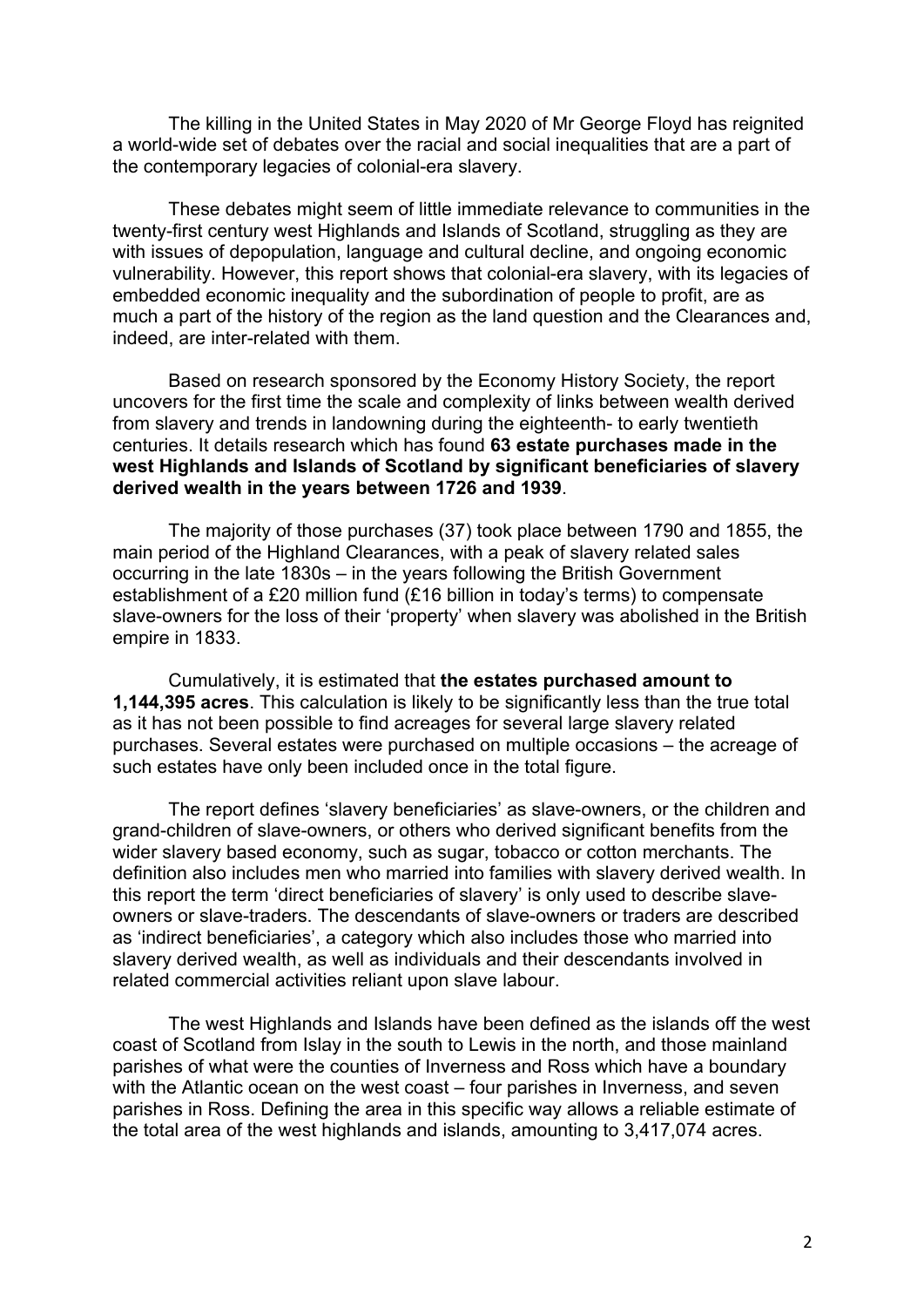Establishing an acreage in this way enables a calculation to be made of the percentage of the area's land bought by slavery derived wealth: **33.5 per cent of the west Highlands and Islands – more than one-third of its total area – has passed through the hands of people enriched by slavery; the true figure is almost certainly greater than one-third**. Moreover, **the estates purchased by slavery beneficiaries in the west Highlands and Islands alone amount to more than five per cent of the entire land mass of Scotland**.

Some of these land purchasers bought their estates after receiving money from the compensation fund for slave-owners. Using the same calculation for measuring relative monetary values over time as is used by the Legacies of British Slavery project, **the total amount received by these land purchasers from the compensation fund is £110,080,000 in today's terms**. This figure only includes direct recipients of the compensation fund, and not those whose parents or grandparents received compensation. Including these recipients would, of course, substantially increase the amount previously mentioned.

Although putting contemporary values onto historical prices is an imprecise science, it does give an indication of the scale of the financial transfers involving slavery beneficiaries. Using a calculator from the 'measuring worth' project it can be estimated that, allowing only for price inflation, slavery beneficiaries spent a total of £120,260,770 on land in the west Highlands and Islands. However, on the basis that wages change at a different rate of inflation from prices, another measure calculates relative values in terms of labour value – that is, how much would someone on an average wage today would need to pay to afford the total slavery related estate. This appears to be the measure used by the *LBS* project. On the basis of this measure direct and indirect slavery beneficiaries spent *£1,069,749,000* on west Highlands and Islands estates. Both these calculations are significant underestimates as prices for around one-third of all slavery related purchases have not been obtained.

However, the scale of slavery related landholding previously described is not the full story. In addition to the 'new elite' of landowners who originated for the most part from outside of the west Highlands and Islands, there is a further category of slavery enriched landowners who did not buy land in the area but rather inherited traditional clan lands. Some of these families, such as Mackenzies of Gairloch, Macleod of Macleod and the House of Sutherland, had married into slavery derived wealth. However, at least two, Cameron of Locheil and Mackintosh of Mackintosh, appear to have been directly involved in the plantation economy in Jamaica. In the 1880s these families combined held at least 690,313 acres in the counties of Ross and Inverness.

**When the land owned by these traditional families is added to the acquisitions of the new elite, it transpires that at least 1,834,708 acres of the west Highlands and Islands – more than half of the area's total landmass and approaching ten percent of the total landmass of Scotland – has been owned by families that have benefitted significantly from slavery**.

This figure does not include around 400,000 acres owned on Lewis by the Mackenzie of Seaforth family whose financial decline during the nineteenth century saw them sell almost their entire Scottish estate. This happened despite the last Lord